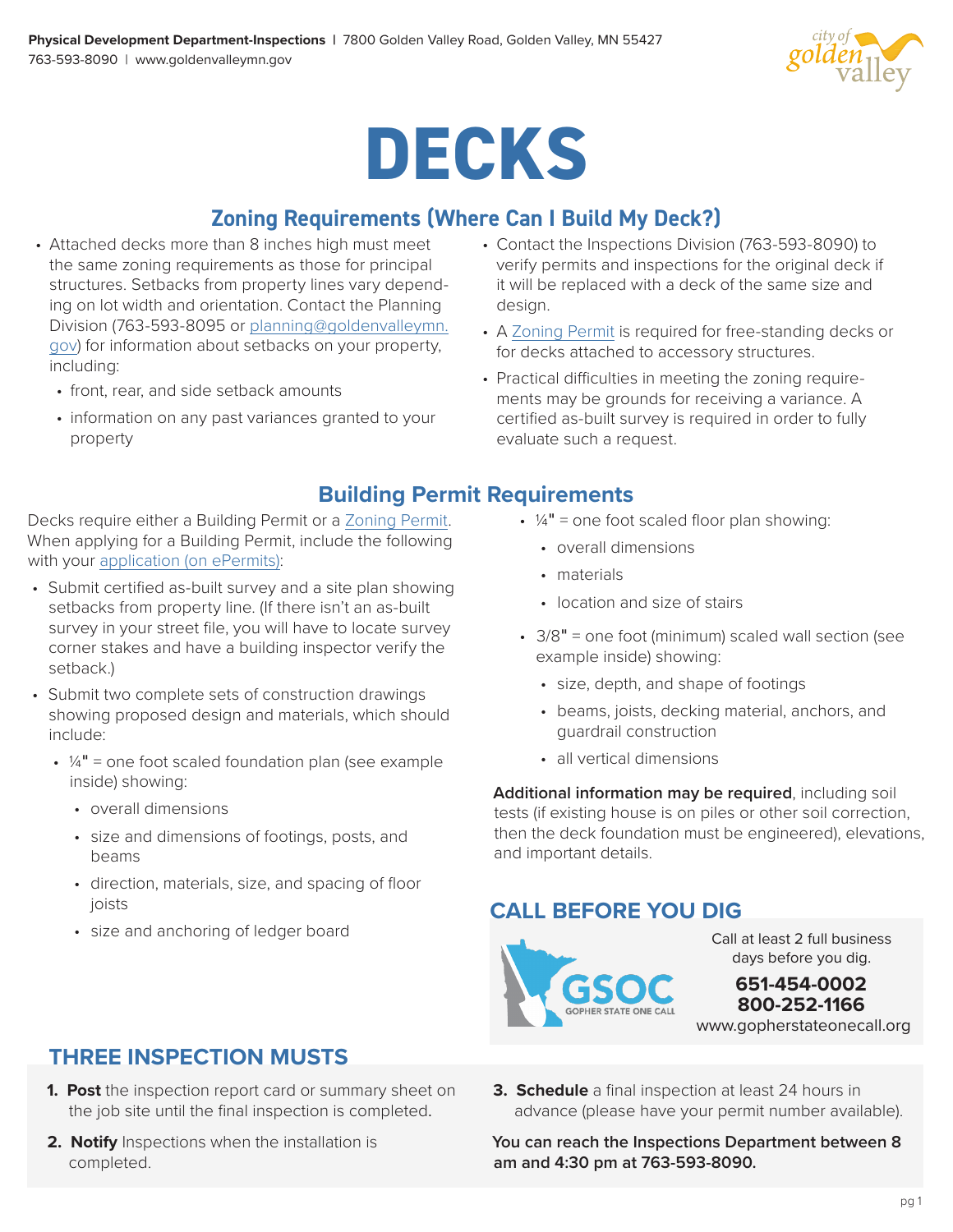# **DECKS** (CONTINUED)



# **Building Requirements**

#### **FOOTINGS**

- Frost footings must be a minimum of 42 inches deep.
- Footings must be on undisturbed soil.

#### **JOINTS & LEDGER BOARDS**

- Ledger board must be anchored to existing rim joist with ½-inch lag bolts minimum at eight inches OC staggered. Alternate ledger anchoring must be identified and approved before permit is issued.
- Anchor floor joists to ledger board and flush beams with joist hangers of appropriate size. Make certain correct fasteners are used in double shear joist hangers.
- Joist hangers must be approved for use with treated material.

#### **POSTS**

- Buried posts must be surrounded with granular fill for drainage.
- Maximum height for a 4x4 post is 8 feet. Maximum height for a 6x6 post is 14 feet. A post higher than 14 feet must be engineered.

#### **GUARDRAILS**

• Decks 30 inches or more above grade require a 36 inch minimum high guardrail. Open guardrails shall have intermediate rails so that a 4-inch-diameter sphere cannot pass through.

#### **STAIRS**

- Stairway shall be at least 36 inches wide with a 7¾-inch maximum rise and a 10-inch minimum run. A four-inchdiameter sphere cannot pass through riser.
- Stair and landing illumination is required.
- Handrails and frost footings shall be provided for all stairs having four or more risers.
- Handrails shall be graspable and placed not less than 34 inches or more than 38 inches above the nosing of treads. Handrails must not have open ends.
- Stair stringers shall be a maximum 18 inches OC. With composite deck, stringer spacing shall be per manufacturer's instructions.

#### **USE APPROVED MATERIALS**

- All materials used for posts, joists, beams, and decking shall be approved treated wood or approved wood of natural resistance to decay, such as cedar, redwood, or composite decking material.
- Not all composite decking materials are approved for use in Minnesota. Check with the Inspections Department for verification.
- All fasteners shall be of approved materials and grades.

# **Post Footings**

(based on 1500-lb per square foot soil load bearing capacity)

| <b>Diameter</b> | <b>Square</b><br>Feet | Lbs<br><b>Supported</b> | <b>Tibutary Area Supported</b><br>(square feet) |
|-----------------|-----------------------|-------------------------|-------------------------------------------------|
| 8"              | .35                   | 525                     | 10                                              |
| 9"              | .44                   | 660                     | 13                                              |
| 10"             | .55                   | 825                     | 16                                              |
| 11"             | .66                   | 990                     | 19                                              |
| 12"             | .79                   | 1185                    | 23                                              |
| 13"             | .92                   | 1380                    | 27                                              |
| 14"             | 1.07                  | 1605                    | 32                                              |
| 15"             | 1.23                  | 1845                    | 36                                              |
| 16"             | 1.40                  | 2100                    | 42                                              |
| 17"             | 1.56                  | 2340                    | 46                                              |
| 18"             | 1.77                  | 2655                    | 53                                              |
| 19"             | 1.97                  | 2955                    | 59                                              |
| 20"             | 2.18                  | 3270                    | 65                                              |
| 21"             | 2.41                  | 3615                    | 72                                              |
| 22"             | 2.64                  | 3960                    | 79                                              |
| 23"             | 2.89                  | 4335                    | 86                                              |
| 24"             | 3.14                  | 4710                    | 94                                              |

#### **Example**

To figure load on footing **A** in example below:

Total Load On Soil = Area × (Dead Load + Live Load)

- Area of load on footing:  $5' \times 6' = 30$  square feet
- Dead Load + Live Load for deck = pounds per square foot (psf). This example uses 50 psf.
- Total Load On Soil = 30 square feet x 50 psf  $= 1,500$  lbs



For typical soil conditions, go down the Lbs Supported column until you come to a number larger than 1,500 (in this case 1,605). Read to the left for 14"-diameter size footing.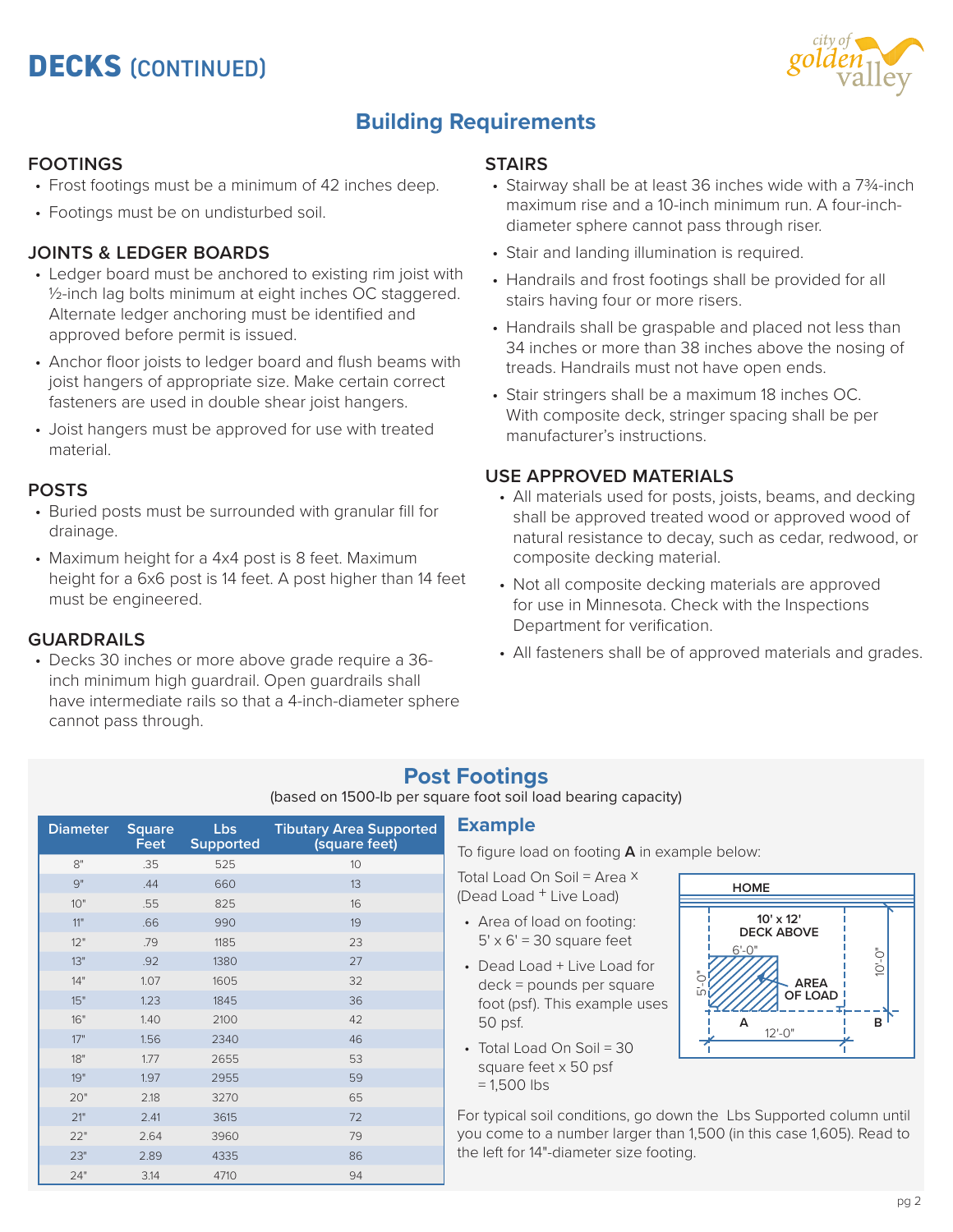# **DECKS** (CONTINUED)



# **Example: Foundation Plan**

**Indicate Scale Used** (¼" = 1')



<u>. . . . . . . . . . .</u>

**Example: Wall Section Plan**